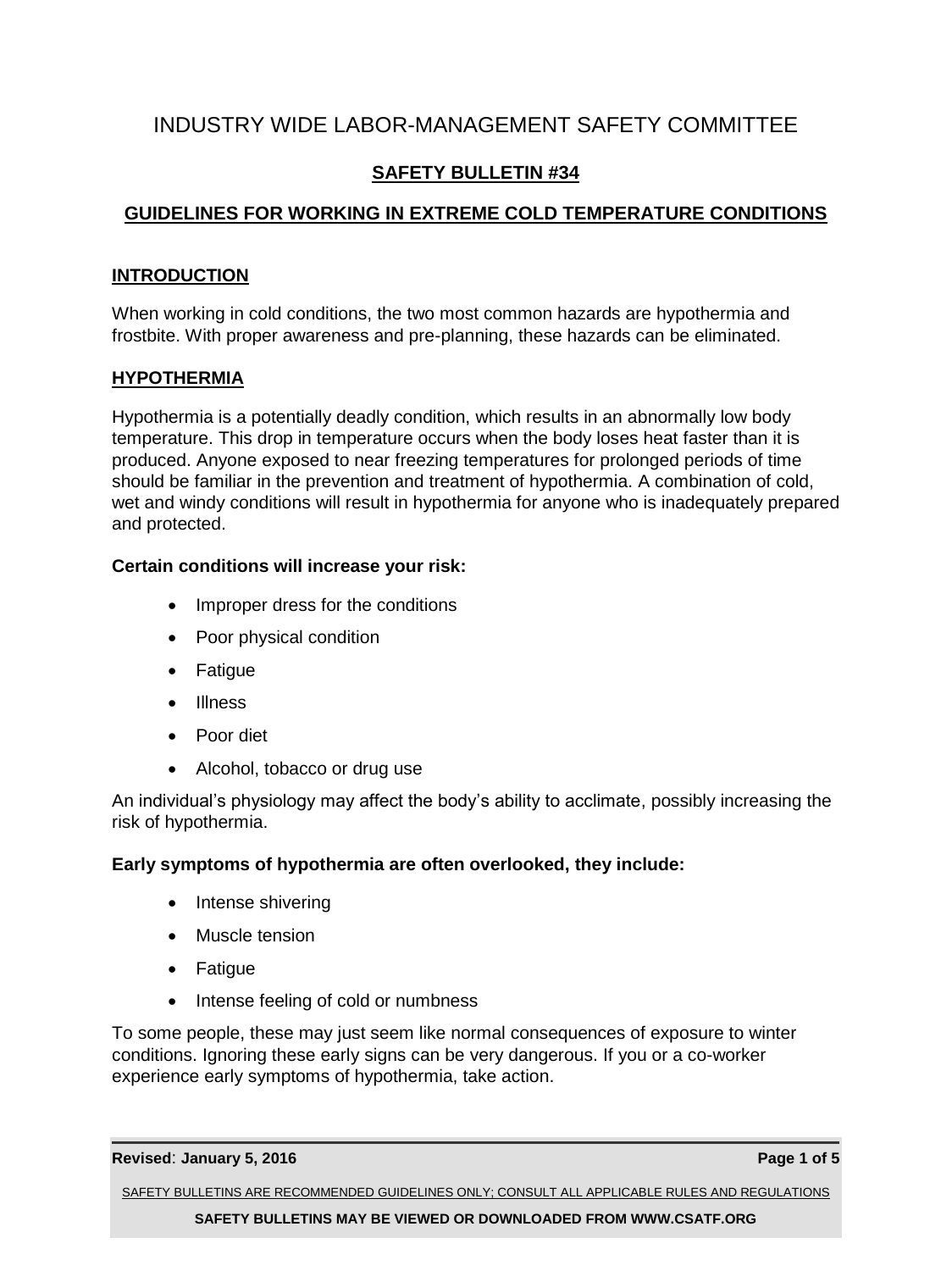## **Also watch for additional behavioral signs including:**

- Slurred speech
- Difficulty performing tasks
- Loss of coordination
- Lethargy
- **Erratic behavior, poor decisions**
- Irritability
- Slow breathing and heart rate

At the first sign of any of these conditions, notify your supervisor and seek medical attention (*i.e.,* set medic, studio hospital or medical provider). Go inside and get warm before you attempt to complete the job or project you are working on.

# **HYPOTHERMIA PREVENTION**

Preventing hypothermia is not difficult. In fact, it is much easier to avoid hypothermia than to treat it after the fact. You can prevent hypothermia if you pre-plan, know what the conditions are expected to be and plan your clothing accordingly.

### **Some clothing tips to remember:**

- Clothing does not warm you, it provides insulation to preserve your warmth; layer your clothing.
- As much as half of your body heat is lost through your head and neck, so keep them covered.
- Keep rain and wind out of your clothing.
- Avoid overheating and sweating by ventilating as needed.
- Wool clothing is best, followed by synthetics; down is okay, if kept dry, but cotton is a bad choice.

### **Food and behavior:**

- Watch what you eat, minor changes to your normal behavior are an important step in preventing hypothermia.
- This is not the time for a starvation diet, it is important to maintain your optimal metabolism.
- Take extra steps to stay warm and dry by preventing exposure to wind and water.

### **If you are working in cold weather, remember these tips:**

Do not diet; give your body the appropriate nutrients.

#### **Revised**: **January 5, 2016 Page 2 of 5**

SAFETY BULLETINS ARE RECOMMENDED GUIDELINES ONLY; CONSULT ALL APPLICABLE RULES AND REGULATIONS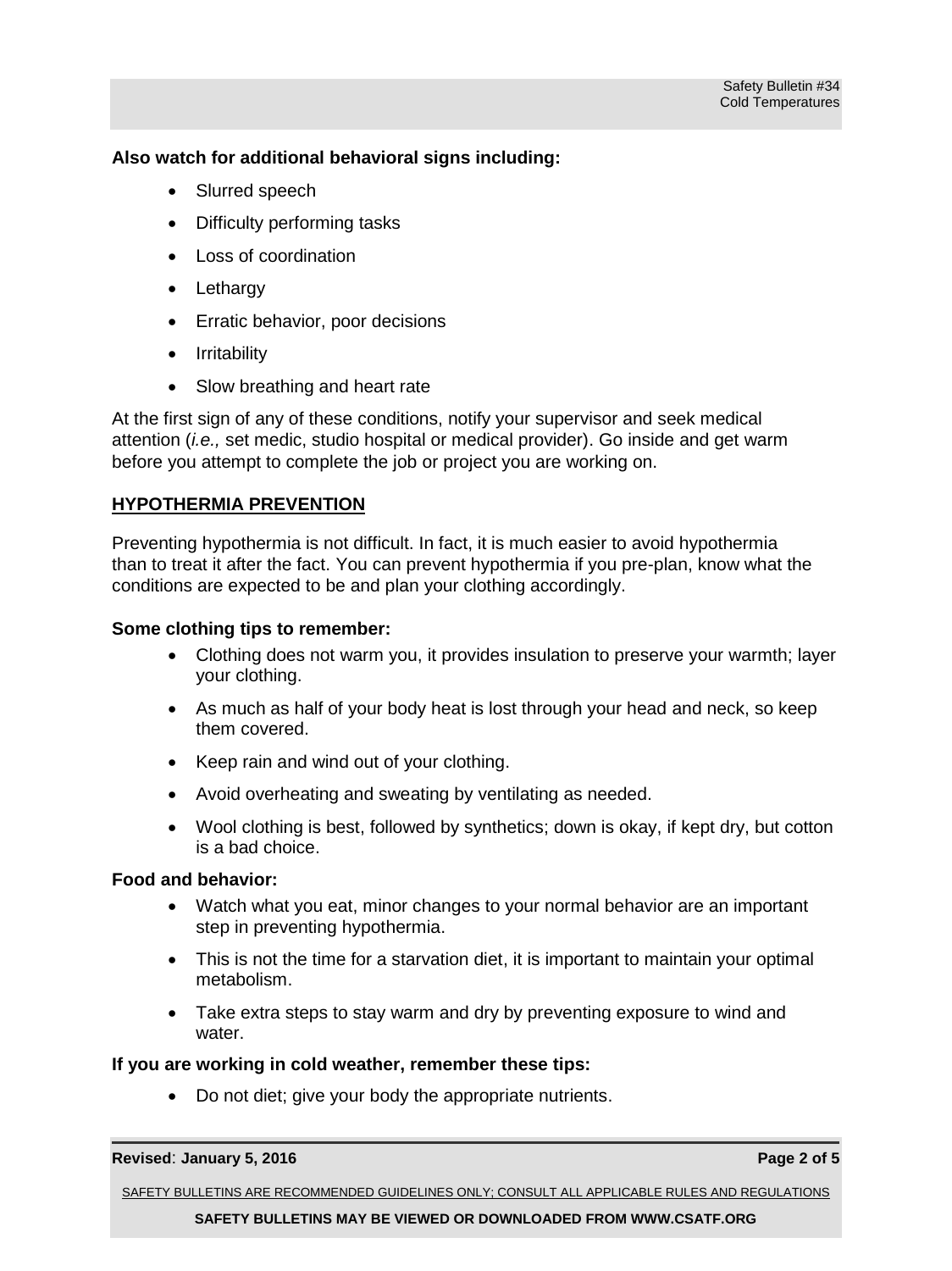- This will increase your metabolism and help keep you warm.
- Continue to drink fluids; water is best, do not drink alcohol.

### **Consider the following:**

- If you do not need to be outside, go inside, even if it is only for a few minutes.
- If you cannot go inside, exercise, jog in place, shake your arms; these activities will increase your circulation and increase heat.

### **If someone is showing signs of hypothermia:**

- Hypothermia symptoms should receive medical treatment as soon as possible.
- Prevent further heat loss by sheltering from exposure to wind and water.
- Bring the crew member inside to a warm area, if possible.
- Treat the crew member gently.
- Seek medical attention (i.e., set medic, studio hospital or medical provider).
- Remove any wet clothing and replace with dry clothing.
- Wrap the crew member in blankets and cover their head.
- Caffeine, alcohol, drugs or tobacco should not be used.

# **FROSTBITE**

Frostbite is more common than hypothermia. It is the result of the freezing of the extracellular fluid in the skin, which can permanently damage the tissue. This condition usually affects the extremities, such as the tips of fingers, the ears and nose, but other exposed areas can also be affected. Like hypothermia, a combination of elements usually leads to frostbite, not cold air alone. In fact, most frostbite is the result of conduction, the rapid transfer of heat, for example, touching cold metal surfaces with bare hands. Exposure to cold temperatures and wind can quickly result in frostbite.

### **Factors that can increase your risk of frostbite are:**

- Improper dress for the conditions
- Poor physical condition
- Fatigue
- Illness
- Poor diet
- Alcohol, tobacco or drug use

### **Signs and Symptoms of Frostbite**

Mild frostbite affects the outer skin layers and appears as a blanching or whitening of the

#### **Revised**: **January 5, 2016 Page 3 of 5**

SAFETY BULLETINS ARE RECOMMENDED GUIDELINES ONLY; CONSULT ALL APPLICABLE RULES AND REGULATIONS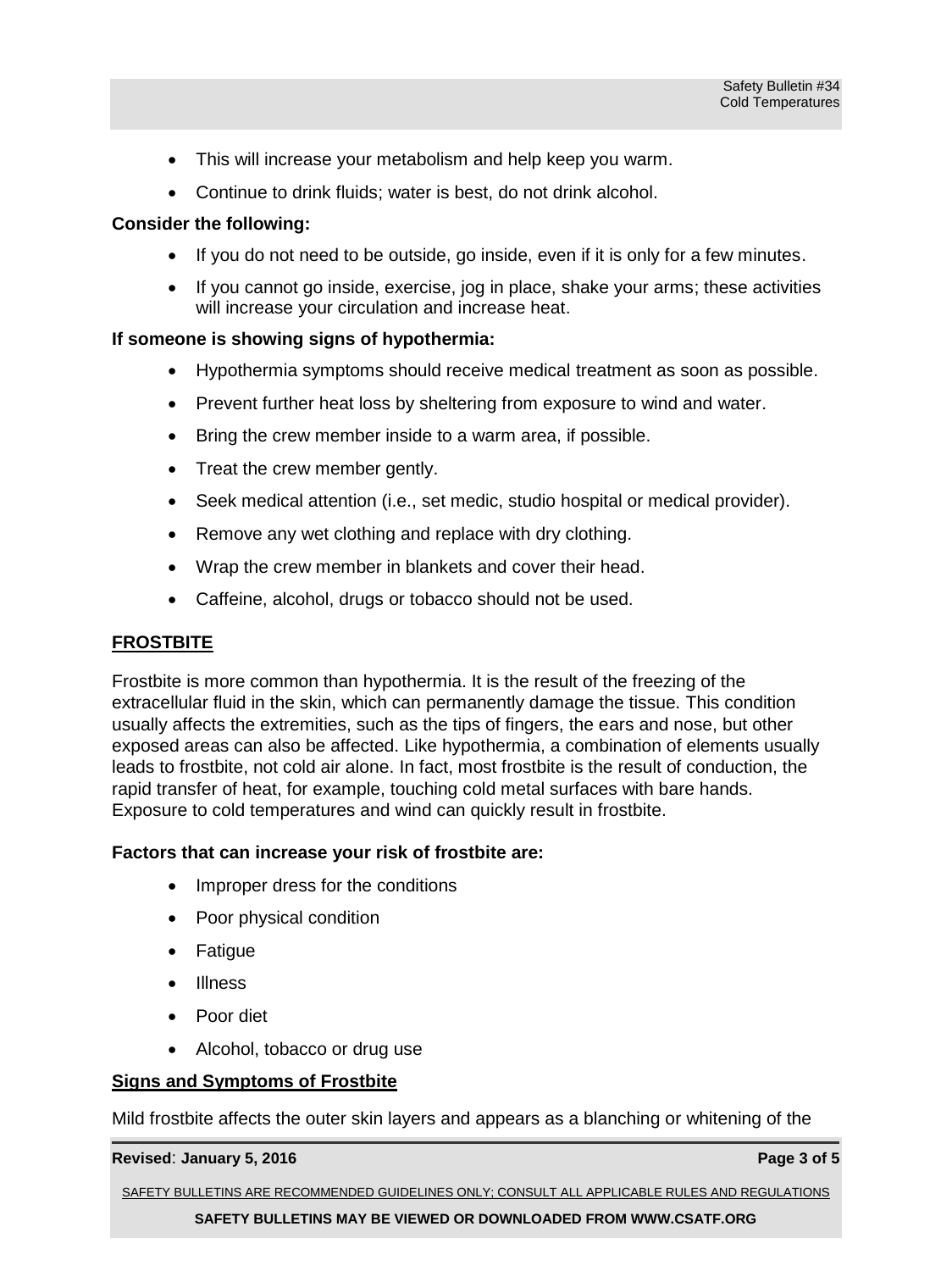skin. This usually disappears as warming occurs, but the skin may appear red for several hours.

In severe cases, the skin will appear waxy-looking with a white, gray-yellow or gray-blue color. The affected parts will have no feeling and blisters may be present. The tissue will feel frozen or "wooden".

Other indicators are: swelling, itching, burning and deep pain as the area is warmed.

#### **Frostbite Prevention**

Just as with hypothermia, frostbite is much easier to prevent than it is to treat. All of the items listed above for hypothermia would also apply for frostbite.

#### **Summary**

- Wear proper clothing which insulates from the cold and provides protection from wind, rain and snow.
- Cover your neck and head.
- Protect your hands and feet (mittens are warmer than gloves but may limit activity).
- Keep clothing and shoes loose to ensure good circulation.
- Drink plenty of fluids.
- Do not diet; give your body the appropriate nutrients.
- Alcohol, tobacco or drugs should not be used.
- Keep moving, do not stand still.
- Take breaks to go inside and warm up.
- Never touch a cold metal object with your bare hands.

### **Frostbite Treatment**

If you think you may have frostbite, even a mild case, immediately seek medical attention. The following list will provide some guidelines for treating frostbite:

- Get to a place where you can stay warm after thawing, do not allow the affected body area to refreeze.
- Seek medical attention (i.e., set medic, studio hospital or medical provider); rewarming should be conducted under medical supervision.
- Warm water is best for re-warming; do not rub or massage the area, or use dry heat (such as a sunlamp, radiator or heating pad).
- If blisters are present, leave them intact.

#### **Revised**: **January 5, 2016 Page 4 of 5**

SAFETY BULLETINS ARE RECOMMENDED GUIDELINES ONLY; CONSULT ALL APPLICABLE RULES AND REGULATIONS